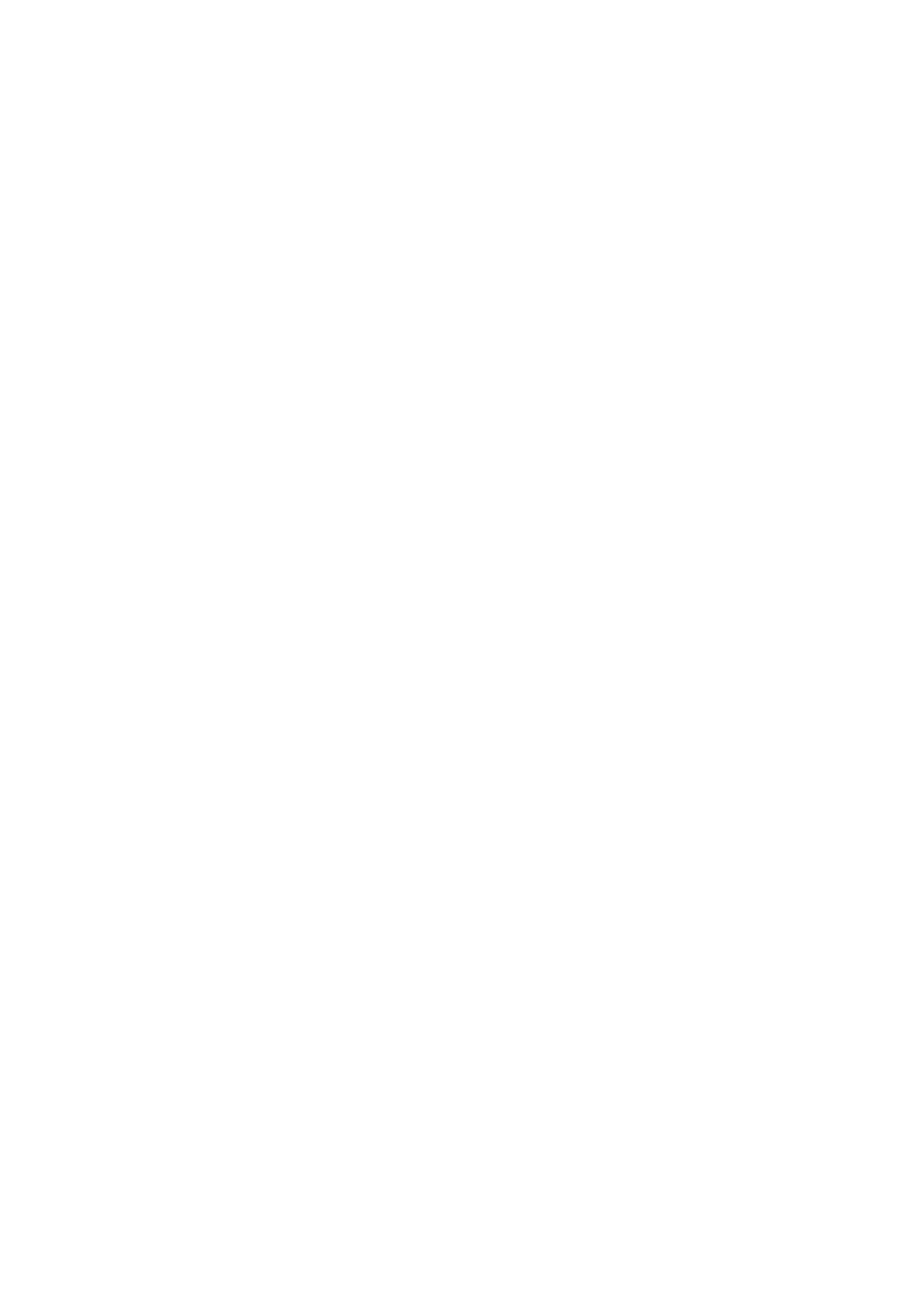

### **DRAFT INCOME SUPPORT (AMENDMENT No. 15) (JERSEY) REGULATIONS 201-**

#### **REPORT**

#### **Background**

On 14th March 2017, States Members debated and approved 2 propositions associated with the change to the funding of Family Nursing and Home Care ("FNHC").

To support this change, the Health and Social Services Department ("HSSD") and the Social Security Department have been working together to develop an extension to the existing Income Support system to incorporate additional support for low-income individuals who receive a care package in their own home, but who have care needs below the level at which they would qualify for the Long-Term Care ("LTC") scheme.

As part of this exercise, on 14th March 2017 the States Assembly approved an amendment to the <u>Income Support (Jersey)</u> Law 2007 in adopting  $P_{.5}/2017 - Draff$ Income Support (Amendment No. [2\) \(Jersey\) Law 201-.](http://www.statesassembly.gov.je/AssemblyPropositions/2017/P.5-2017.pdf) The Draft Income Support (Amendment No. 15) (Jersey) Regulations 201- ("the draft Regulations") and an associated Ministerial Order provide the detail to the proposal to introduce a new flexible personal care component.

#### **Flexible personal care component**

The Income Support (Jersey) Law 2007 provides means-tested support for basic living costs to households that satisfy residency, work and means tests. It is available to individuals and families, and includes components for adults, children, household expenses, accommodation costs, child care costs and health-related costs. Health-related costs are supported through separate personal care, mobility and clinical cost elements. The personal care component is currently paid at 3 levels ranging from  $\text{\pounds}22.96$  a week to £145.25 a week. These components are determined through an existing procedure and will continue to be available.

Subject to the approval of the draft Regulations, a further, flexible personal care component will be introduced. This component will not have a fixed value, but will be set according to the value of the care package required by the individual claimant. As the new component is designed to support the cost of a formal care package, it is proposed that eligibility will be assessed in the same way as other domiciliary care packages provided through the [Long-Term Care \(Jersey\) Law 2012](https://www.jerseylaw.je/laws/revised/Pages/26.600.aspx) ("LTC Law").

Claimants for the new component will therefore be assessed by a health care professional approved by the Minister for Social Security. The assessors will be registered in Jersey as professional health or social care practitioners, which includes social workers, nurses and occupational therapists, who must have experience of undertaking domiciliary care assessments. In practice, the HSSD social workers and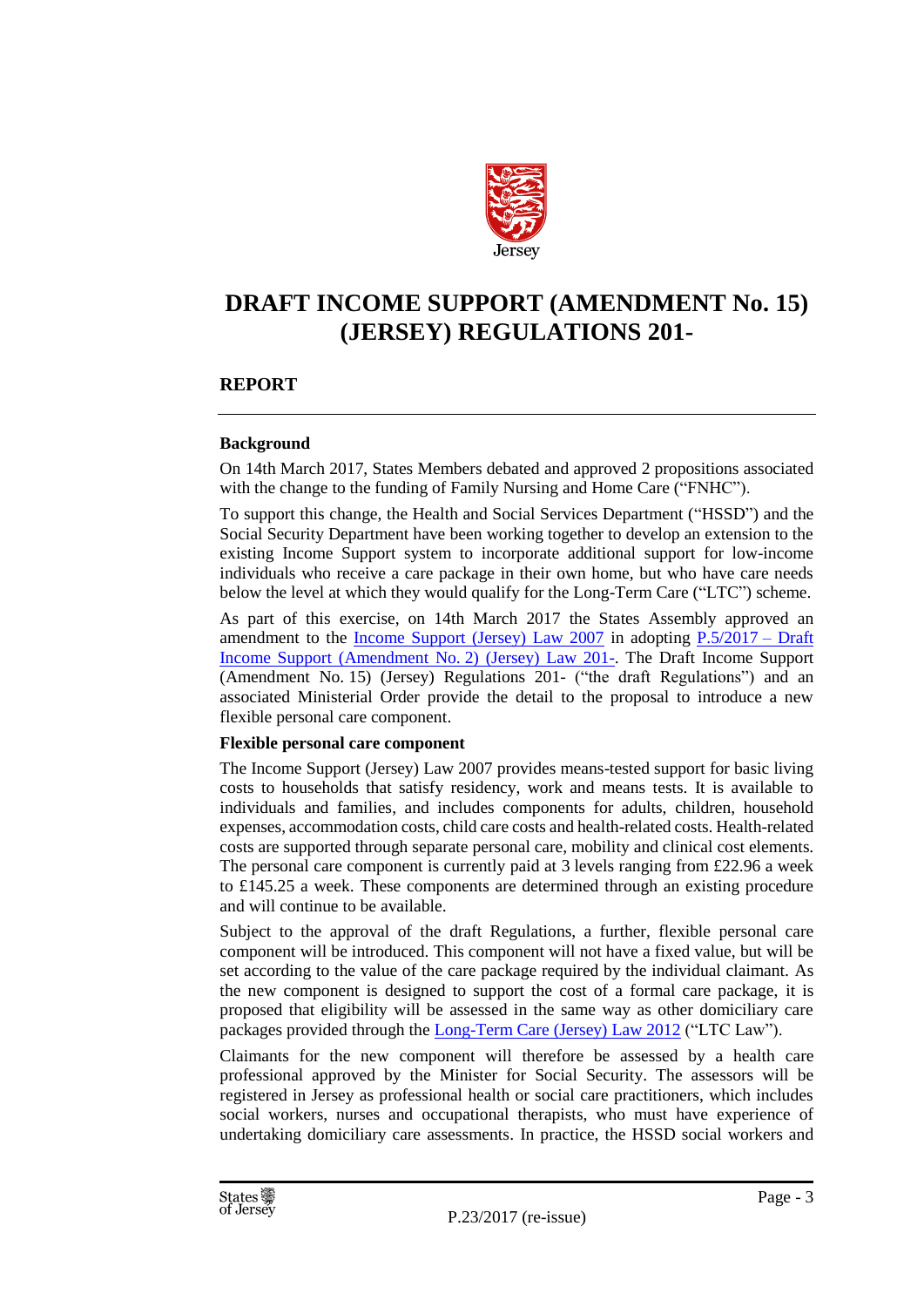nurses who currently undertake the LTC assessments will also provide assessments for the new Income Support component using existing procedures.

The approval of these assessors and the manner in which decisions are taken in respect of applications for the new Income Support component will be set out in administrative Orders, which are modelled closely on similar provisions within the LTC legislation.

#### **Income Support Regulations**

The amendments set out in the draft Regulations provide for a fourth type of personal care component to be added to the existing components.

This component is available to adults aged 18 and above. Children below the age of 18 are supported through the HSSD Children's Service and are not covered by this legislation.

Only one level of personal care component can be claimed at any time. However, a claimant receiving any of the personal care components can also receive a mobility component and/or a clinical cost component at the same time. The flexible personal care component is not available to an adult who has care needs sufficient to qualify under the LTC Law. This ensures that a claimant cannot make 2 separate claims at the same time for the same care needs.

The value of the new component is set equal to the weekly value of the care package identified by the approved assessor, up to a maximum value. The maximum amount available through the Income Support scheme is automatically linked to the minimum benefit rate payable under the LTC Law. Again, this ensures that there is no overlap between the 2 benefit systems.

#### **Administration of the new component**

In some cases, an existing Income Support claimant will experience a worsening health condition, and a care package will be needed to support the person in their own home. Their needs will be evaluated by an assessor from the HSSD Community and Social Services Adult Services team. Once the assessment is complete and a care package has been approved, details of the value of the package will be passed to the Income Support team and the value of the new component will be added to the existing claim.

In other cases, it will be the cost of the care package that triggers the need for financial support. In this situation the HSSD assessor, with the permission of the individual, will provide their contact details to the Income Support team, so that an Income Support application can be processed.

For most people receiving the flexible personal care component, the value of the benefit will be paid directly to the approved care provider by the Department. This will ensure that the full care package is delivered. As with other aspects of the new scheme, this will use existing administrative processes used to support the ongoing LTC scheme.

#### **Transition for FNHC clients during 2017**

If approved, the new Income Support component will be available from 1st July 2017. The transitional funding package provided by HSSD to existing<sup>1</sup> FNHC clients will continue until 31st December 2017. FNHC clients can ask for an assessment before 1st July (and some clients have already had an assessment), in which case they will transfer from 1st July to the main FNHC fee rate and start to receive the new Income Support component. Alternatively, they can have an assessment after 1st July, and then transfer to the Income Support component at that time. In this case, they will continue to pay the transitional fee rate until the Income Support component is in payment.

<sup>&</sup>lt;sup>1</sup> Clients receiving a care package from FNHC as at 31st December 2016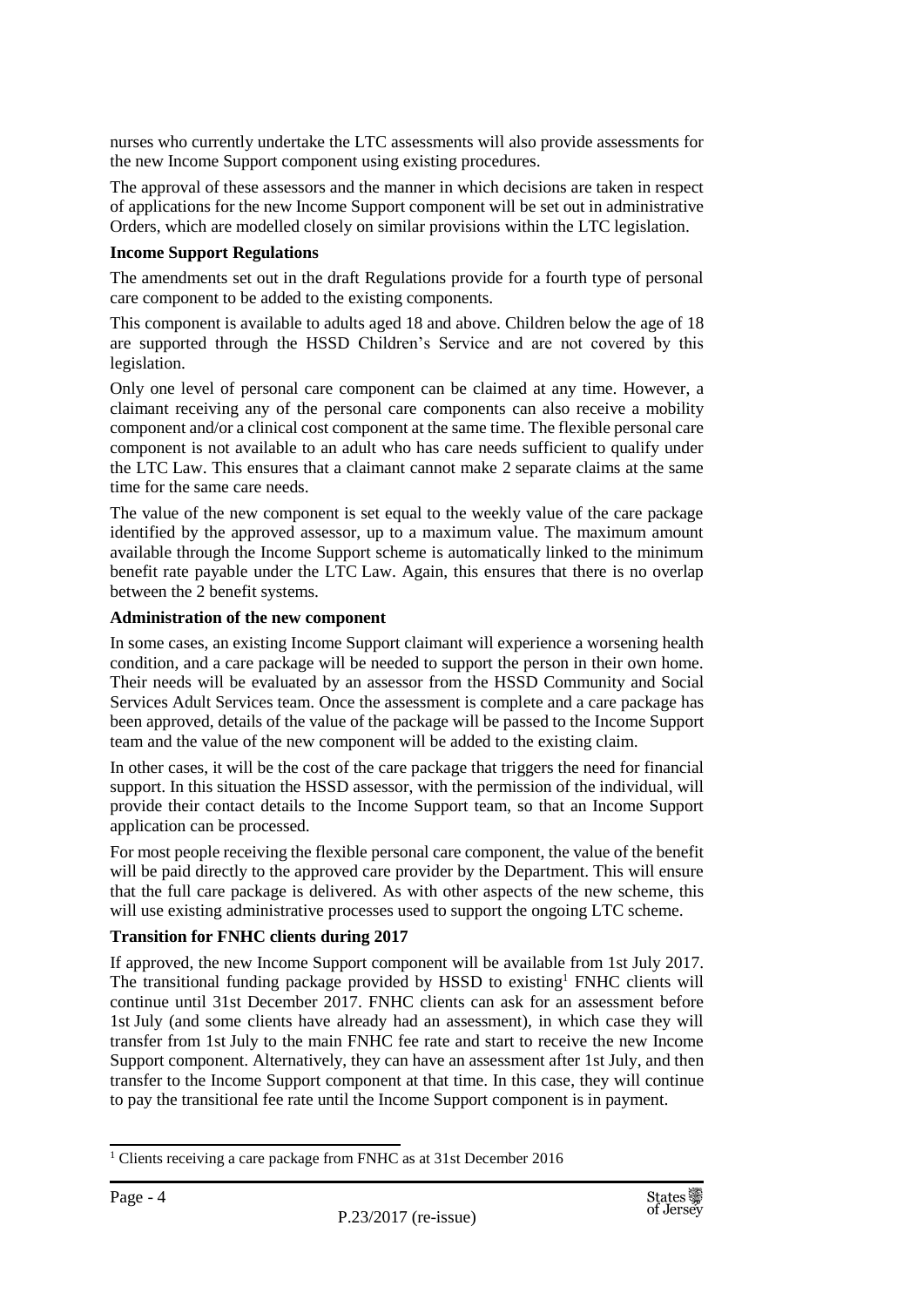Any FNHC client that is assessed as having needs that satisfy the criteria for the LTC scheme can apply for the LTC scheme at any time.

#### **Vision statements**

These Regulations also make minor changes to the vision statements included within the personal care and mobility statements, and introduce 2 statements in respect of tunnel vision.

#### **Collective responsibility under Standing Order 21(3A)**

The Council of Ministers has a single policy position on this proposition, and as such, all Ministers, and the Assistant Minister for Social Security, are bound by the principle of collective responsibility to support the proposition, as outlined in the Code of Conduct and Practice for Ministers and Assistant Ministers.

#### **Financial and manpower implications**

The increased costs of Income Support in respect of clients currently receiving a care package from FNHC will be met by a budget transfer from HSSD. Assessments under the Regulations will be undertaken by HSSD staff using existing resources, and the existing Income Support team will provide the benefit administration.

#### **Re-issue Note**

This Projet is re-issued to correct an error in the collective responsibility statement. The statement made an incorrect reference to the Assistant Minister for Health and Social Services.

\_\_\_\_\_\_\_\_\_\_\_\_\_\_\_\_\_\_\_\_\_\_\_\_\_\_\_\_\_\_\_\_\_\_\_\_\_\_\_\_\_\_\_\_\_\_\_\_\_\_\_\_\_\_\_\_\_\_\_\_\_\_\_\_\_\_\_\_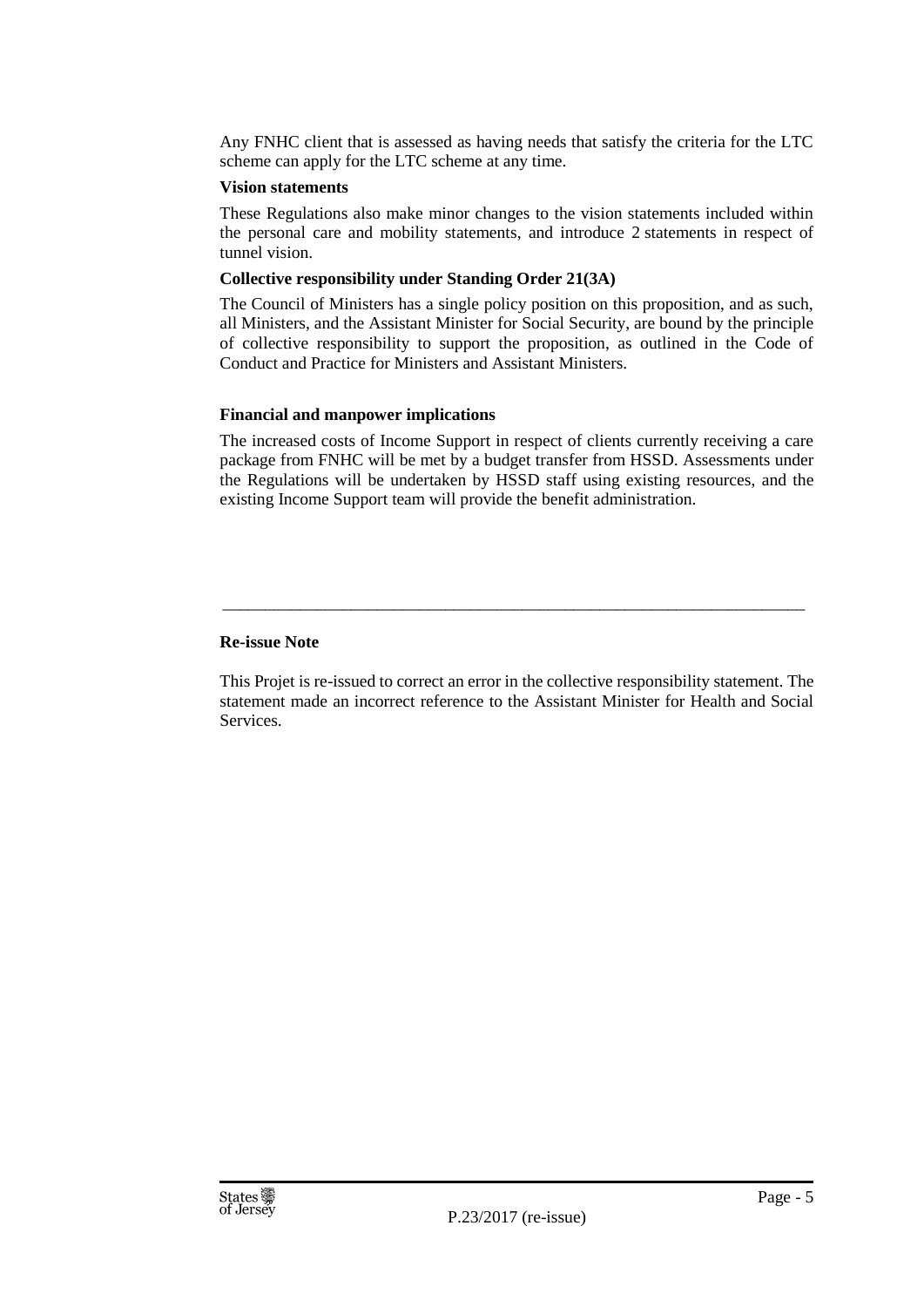#### **Explanatory Note**

These Regulations amend the Income Support (Jersey) Regulations 2007 (the "principal Regulations", as defined in *Regulation 1*) to introduce new provisions in respect of the personal care element of the impairment component of income support.

*Regulation 2* amends paragraph 6 of Schedule 1 to the principal Regulations to set new criteria which allow for entitlement to the personal care element of the impairment component by a member of a household who is an adult aged 18 and who is assessed by an approved registered person as having personal care needs that are permanent and requiring an approved care package but who is not receiving any other personal care element (under the principal Regulations); does not meet the condition of having been assessed as needing long-term care under Article  $3(2)(a)$  of the Long-Term Care (Jersey) Law 2012; and is not receiving any benefit under that Law. Paragraph 6 of Schedule 1 to the principal Regulations is also amended to provide definitions for the terms "approved registered person", "approved care package", "personal care" and "permanent".

*Regulation 2* also amends paragraph 6 of Schedule 1 to the principal Regulations to provide for the rate of the personal care element in respect of that member of a household to be a variable amount being whichever amount is the lower of –

- (a) the net weekly cost of an approved care package for that member having taken account and deducted the amount of any funding or subsidy provided by the Minister for Health and Social Services with respect to the cost of the approved care package; and
- (b) the weekly rate set at the lowest level of the standard of care provided under Article 8 of the Long-Term Care (Benefits) (Jersey) Order 2014.

*Regulation 3* amends Part 1 of Schedule 2 to the principal Regulations to describe more accurately the visual field criteria applicable for calculating the rate of the personal care element of the impairment component payable to a member of a household and to include for the first time criteria in respect of a claimant with tunnel vision.

*Regulation 3* also amends Part 2 of Schedule 2 to the principal Regulations to describe more accurately the visual field criteria applicable in respect of the mobility element of the impairment component payable to a member of a household and to include for the first time criteria in respect of a claimant with tunnel vision.

*Regulation 4* sets out the title of these Regulations and provides that they will come into force on 1st July 2017.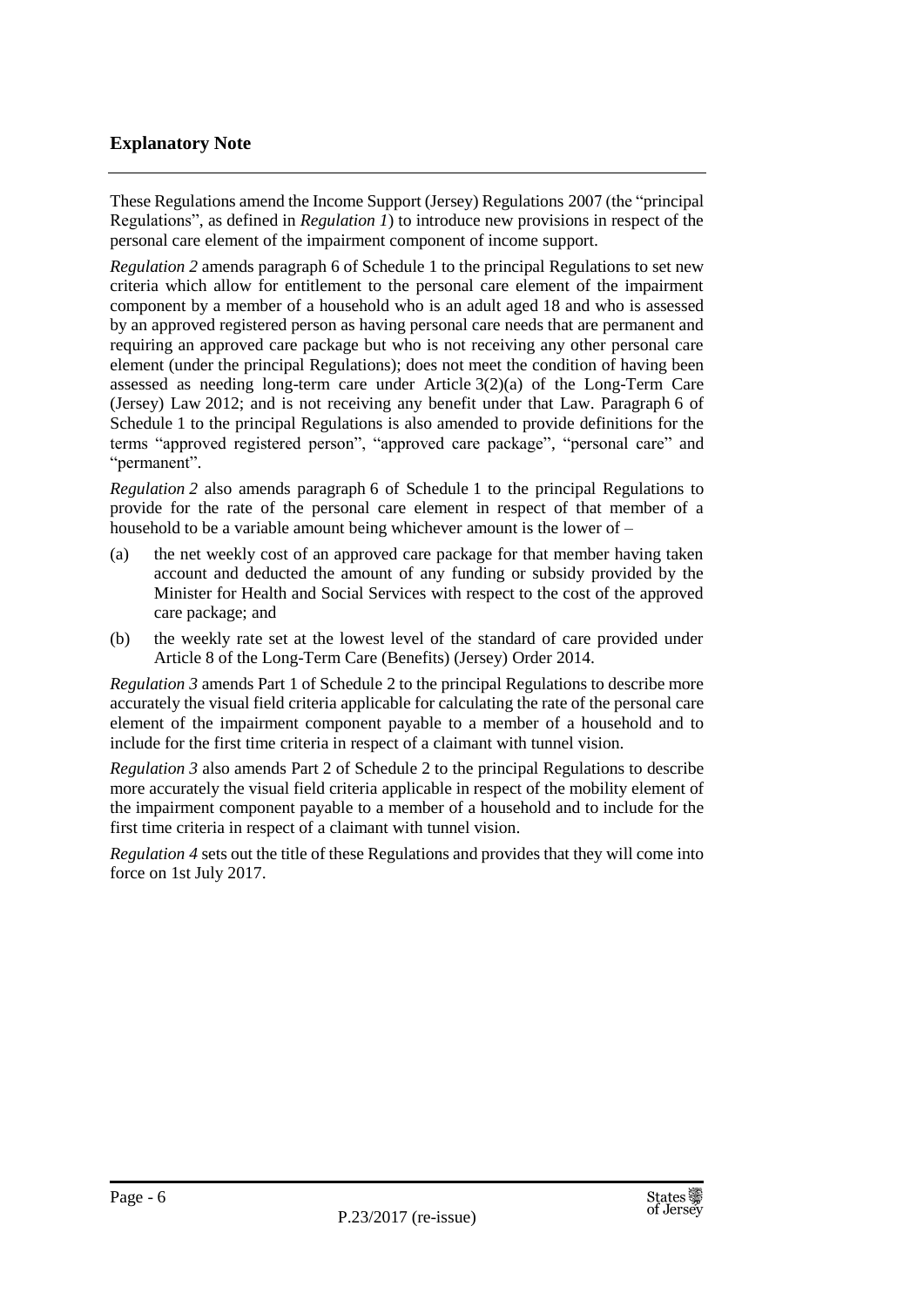

## **DRAFT INCOME SUPPORT (AMENDMENT No. 15) (JERSEY) REGULATIONS 201-**

*Made [date to be inserted] Coming into force [date to be inserted]*

**THE STATES**, in pursuance of Articles 5 and 18 of the Income Support (Jersey) Law 2007<sup>1</sup>, have made the following Regulations –

#### **1 Interpretation**

In these Regulations "principal Regulations" means the Income Support (Jersey) Regulations 2007<sup>2</sup> .

#### **2 Schedule 1 amended**

In Part 2 of Schedule 1 to the principal Regulations, in paragraph 6 –

- (a) in sub-paragraph  $(1)$ 
	- (i) in clause (b) the word "or" shall be deleted,
	- (ii) at the end of clause (c) for the full-stop there shall be substituted the word "; or",
	- (iii) after clause (c) there shall be inserted the following clause
		- "(d) an adult aged 18 or over who is assessed by an approved registered person as having personal care needs that are permanent and requiring an approved care package, and –
			- (i) is not receiving any personal care element under clause (a), (b) or (c), and
			- (ii) does not meet the condition under Article  $3(2)(a)$  of the Long-Term Care (Jersey) Law 2012<sup>3</sup> and is not receiving any benefit under that Law.";
- (b) in sub-paragraph (2), for the words "The rate of personal care element" there shall be substituted the words "Except in the case of an adult referred to in sub-paragraph  $(1)(d)$ , the rate of personal care element";
- (c) after sub-paragraph (3) there shall be substituted the following subparagraphs –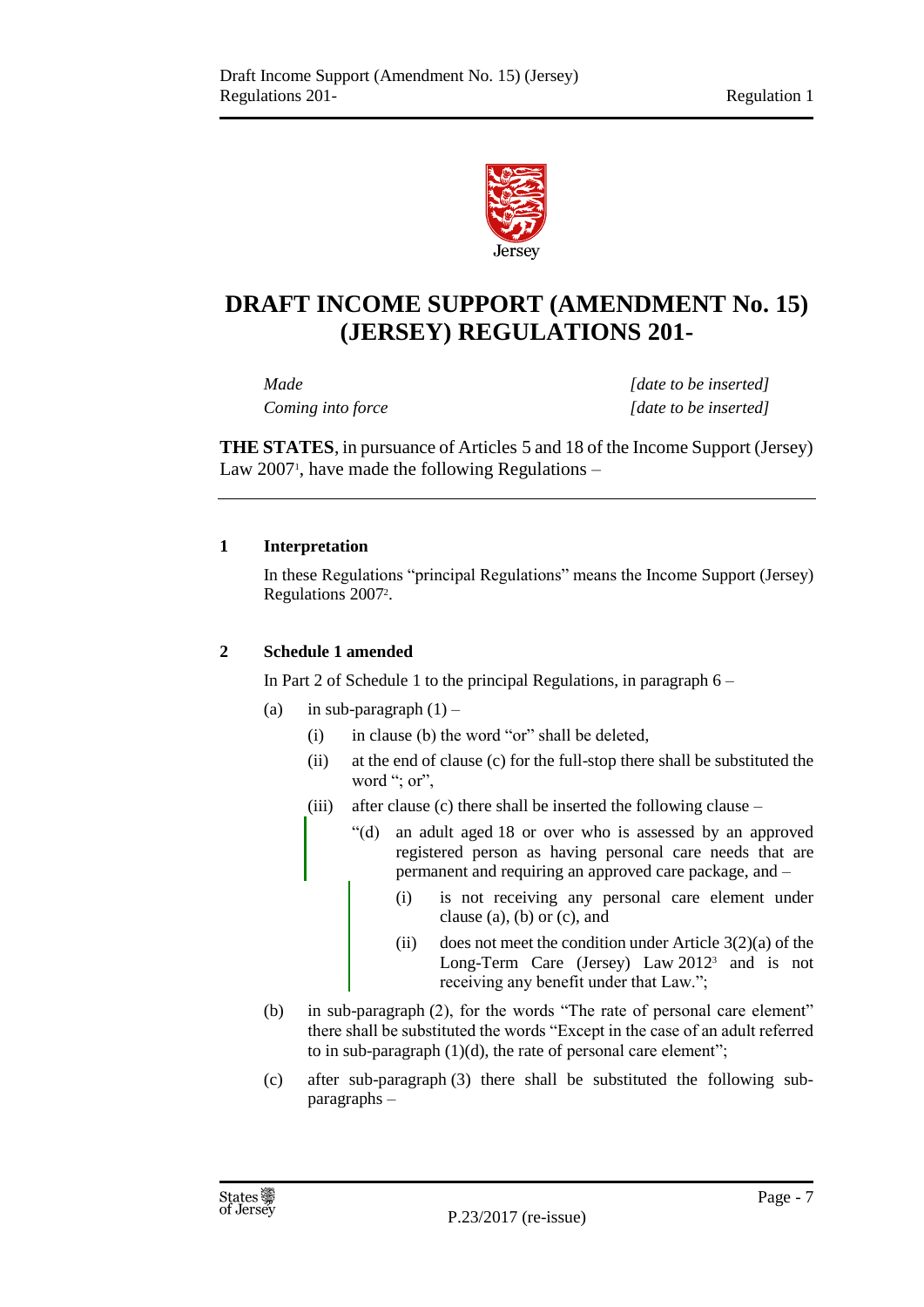- "(4) The rate of personal care element in respect of a member of a household referred to in sub-paragraph (1)(d) shall be whichever amount is the lower of –
	- (a) the net weekly cost of an approved care package for that member having taken account and deducted the amount of any funding or subsidy provided by the Minister for Health and Social Services with respect to the cost of the approved care package; and
	- (b) the weekly rate set at the lowest level of standard care provided under Article 8 of the Long-Term Care (Benefits) (Jersey) Order 2014<sup>4</sup> .
- (5) In this paragraph –

'approved care package' means a care package, approved by an approved registered person, for providing personal care for a person assessed by the approved registered person as having personal care needs that are permanent, such personal care being provided in the person's home or other premises not being an approved care home;

'approved registered person' has the meaning given by Article 1(1) of the Income Support (General Provisions) (Jersey) Order 2008<sup>5</sup>;

'permanent' means continuing or likely to continue for the rest of a person's life;

'personal care' means assistance with every day activities (such as bathing, dressing, grooming and eating) given to a person with a physical, sensory, mental or cognitive impairment which makes that person unable to care for himself or herself.".

#### **3 Schedule 2 amended**

In Schedule 2 to the principal Regulations –

(a) in the table in Part 1, for the statement numbered 9 and entries in respect of that statement there shall be substituted the following statement and entries –

| "9 Vision, including visual acuity and visual<br>fields, in normal daylight or bright electric<br>light |    |         |      |
|---------------------------------------------------------------------------------------------------------|----|---------|------|
| a) has no light perception                                                                              | 15 | 3 years | None |
| b) cannot see well enough to read 16 point<br>print at a distance of at least 20 cm                     | 15 | 3 years | None |
| c) has 50% or greater reduction of visual<br>fields                                                     | 15 | 3 years | None |
| d) cannot see well enough to recognise a<br>friend at a distance of at least 5 metres                   | 9  | 1 year  | None |
| e) has 25% or more but less than 50%<br>reduction of visual fields                                      | 6  | 1 year  | None |

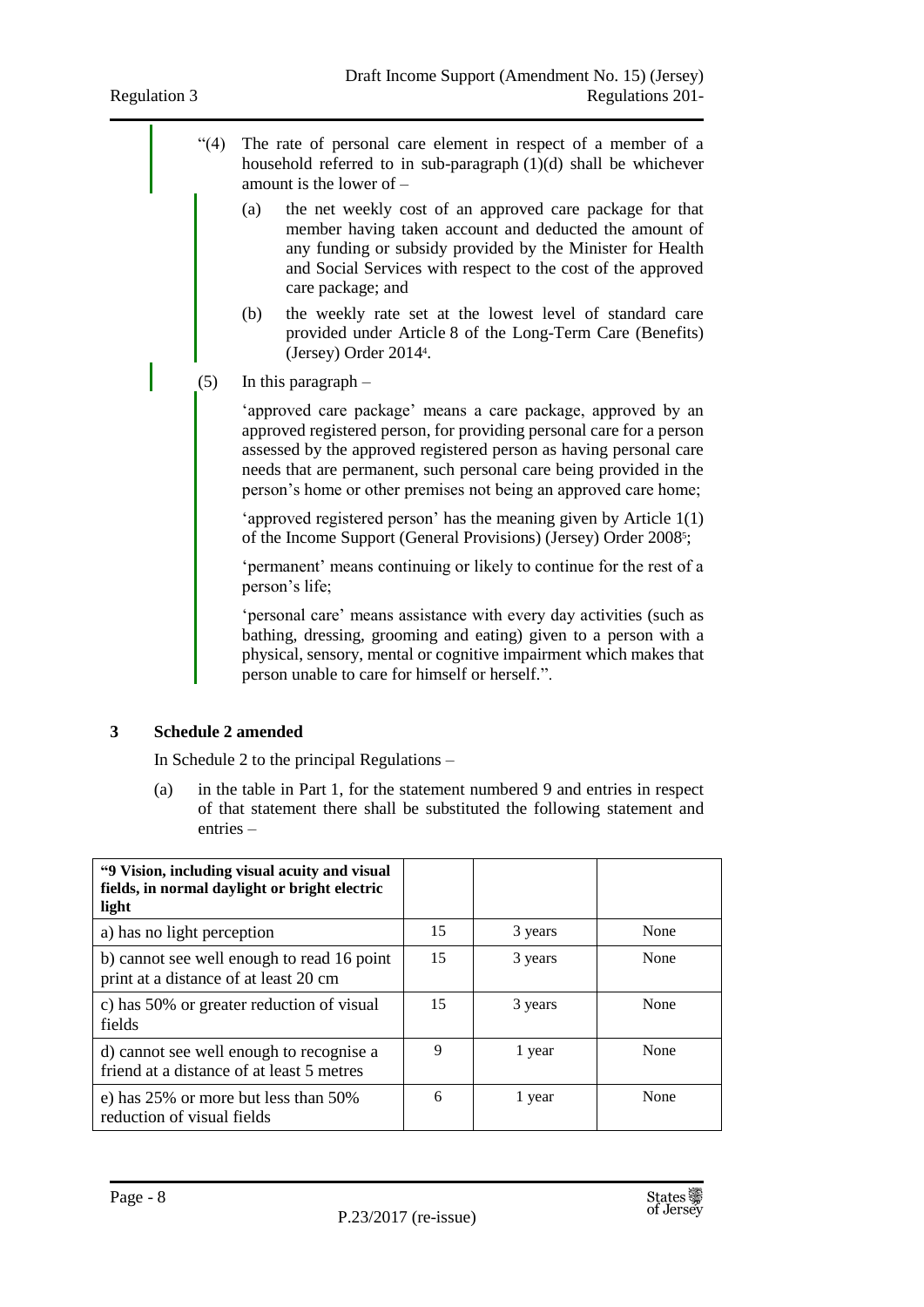| f) cannot see well enough to recognise a<br>friend at a distance of at least 15 metres                                                                                                        |     |                                                                                   | 6                                                                      | 1 year | None   |  |  |  |
|-----------------------------------------------------------------------------------------------------------------------------------------------------------------------------------------------|-----|-----------------------------------------------------------------------------------|------------------------------------------------------------------------|--------|--------|--|--|--|
| g) none of the above                                                                                                                                                                          |     |                                                                                   | $\theta$                                                               | 1 year | None". |  |  |  |
| in Part 2, for paragraph 2 there shall be substituted the following<br>(b)<br>$\text{pargraph} -$<br>$\mathbf{1}$<br>Vision, including visual acuity and visual fields, in normal daylight or |     |                                                                                   |                                                                        |        |        |  |  |  |
|                                                                                                                                                                                               |     | bright electric light                                                             |                                                                        |        |        |  |  |  |
|                                                                                                                                                                                               | (a) | Has no light perception.                                                          |                                                                        |        |        |  |  |  |
|                                                                                                                                                                                               | (b) | Cannot see well enough to read 16 point print at a distance of at least<br>20 cm. |                                                                        |        |        |  |  |  |
|                                                                                                                                                                                               | (c) | Has 50% or greater reduction of visual fields.                                    |                                                                        |        |        |  |  |  |
|                                                                                                                                                                                               | (d) | 5 metres.                                                                         | Cannot see well enough to recognise a friend at a distance of at least |        |        |  |  |  |

Note: Statement is not relevant in the case of child under the age of 3 years.".

#### **4 Citation and commencement**

These Regulations may be cited as the Income Support (Amendment No. 15) (Jersey) Regulations 201- and shall come into force on 1st July 2017.